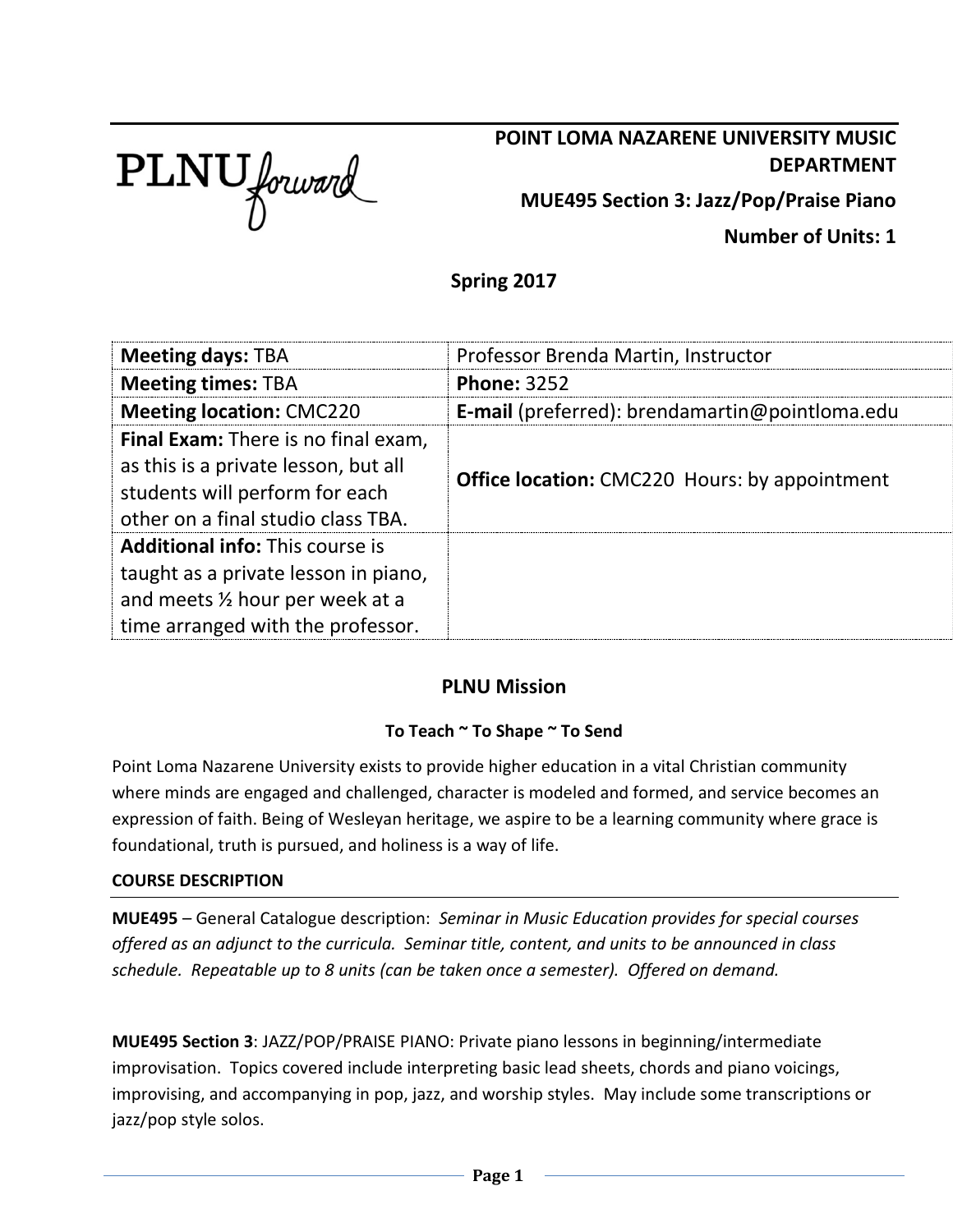#### **COURSE LEARNING OUTCOMES**

Although specific goals will vary according to the level and interests of each private student, by the end of the semester each student demonstrate the ability to

Look at a basic lead sheet and play in several of these ways:

- Play the melody with the right hand while comping/accompanying with the left hand
- Improvise new melodies over the chord changes/comping with the left hand when ready
- Create basic solo keyboard arrangements from lead sheets or hymns
- Create simple two-hand accompaniments to accompany singing or instrumental solos in pop, jazz, or worship style, or a mixture
- Play all major, minor, diminished, and augmented triads in all inversions
- Play these types of seventh chords in root position and inversion (Major, minor, diminished)
- Play simple to more complex ii-V-I progressions in several keys.

#### **TOPICS COVERED**

The following topics will be covered, depending on the level and needs of the student:

- Triads and inversions
- Seventh chords and ninth chords in root position and inversions
- Arpeggio patterns
- Scales
- Chord extensions
- Altered chords
- Shell voicings
- Left hand voicings for comping
- Two-hand chord voicings and comping
- $\bullet$  ii-V-Is in major and minor, in  $7^{\text{th}}$  and  $9^{\text{th}}$  chord voicings
- Spread voicings/Drop 2 voicings
- Major scales and selected jazz modes
- Playing by ear
- Basic arranging of hymns

#### **REQUIREMENTS**

#### **Lead Sheet Performances**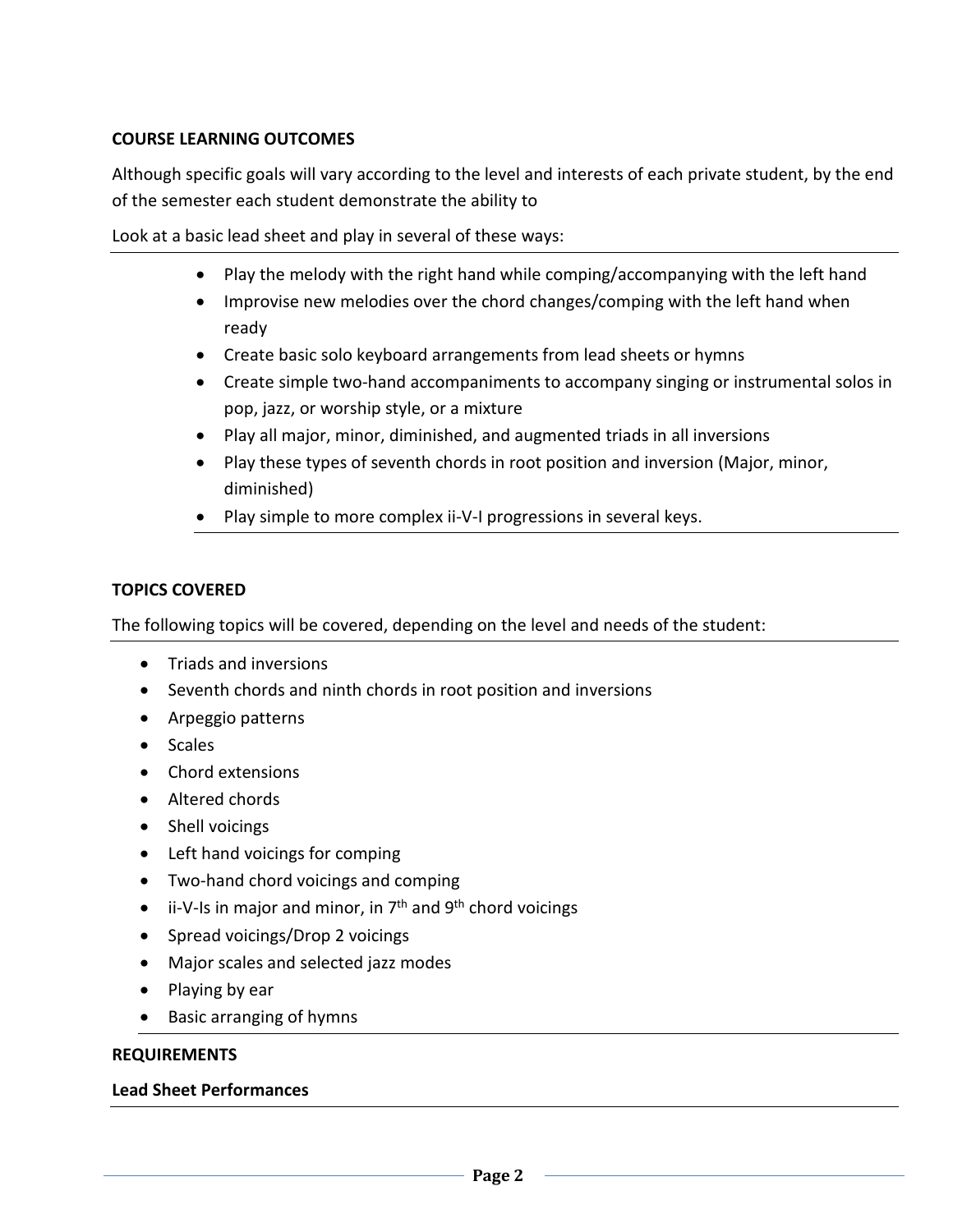By the end of the semester, each student is expected to complete and perform three to five lead sheets or hymns in several of the ways described above. You may choose to do a mixture; for example, you might choose to do some praise choruses/hymns and some jazz standards or even one or two transcriptions. Or you might choose to stick with one genre. Because the styles overlap, there may be a jazz element to some of the praise and worship playing.

### **Jam Sessions and Video Uploads**

There will be two jam sessions and one to two video uploads for you to perform your lead sheets and to try concepts out together. These times are required and will be arranged and agreed upon after the start of the semester (the video upload will be provided on Canvas where you can record yourself performing and give feedback to each other).

#### **Listening**

.

- Because listening is such a vital part of learning to improvise, it will be a part of your preparation
- You will be given listening assignments from time to time and will be expected to listen and document your listening.
- Each student must attend at least two off-campus concerts; one should be jazz related, and the other can be pop or praise related. They must feature keyboard. We will probably take a trip to "Dizzy's" as a group.

#### **HOMEWORK AND ASSESSMENT**

You will be expected to practice 3-4 hours per week outside the lesson. This practice will include working out exercises, working on lead sheets, and working on technique. An additional 1-2 hours per week should be spent listening to assigned recordings.

#### **GOOGLE DOC**

Your homework will be assigned via a shared google doc that I will set up for you. You will be expected to record your practice hours each week, a brief summary of what you practiced, and any questions you may have. I will include links to items of interest, so please check it frequently. I will use this to assess your practice grade at the end of the semester.

#### **DATES**

- **JAM SESSION 1: TBA**
- **VIDEO UPLOAD: TBA**
- **JAM SESSION 2: April 29**
- **OPTIONAL CLASS TRIP TO DIZZY'S: TBA**

#### **REQUIRED TEXTS**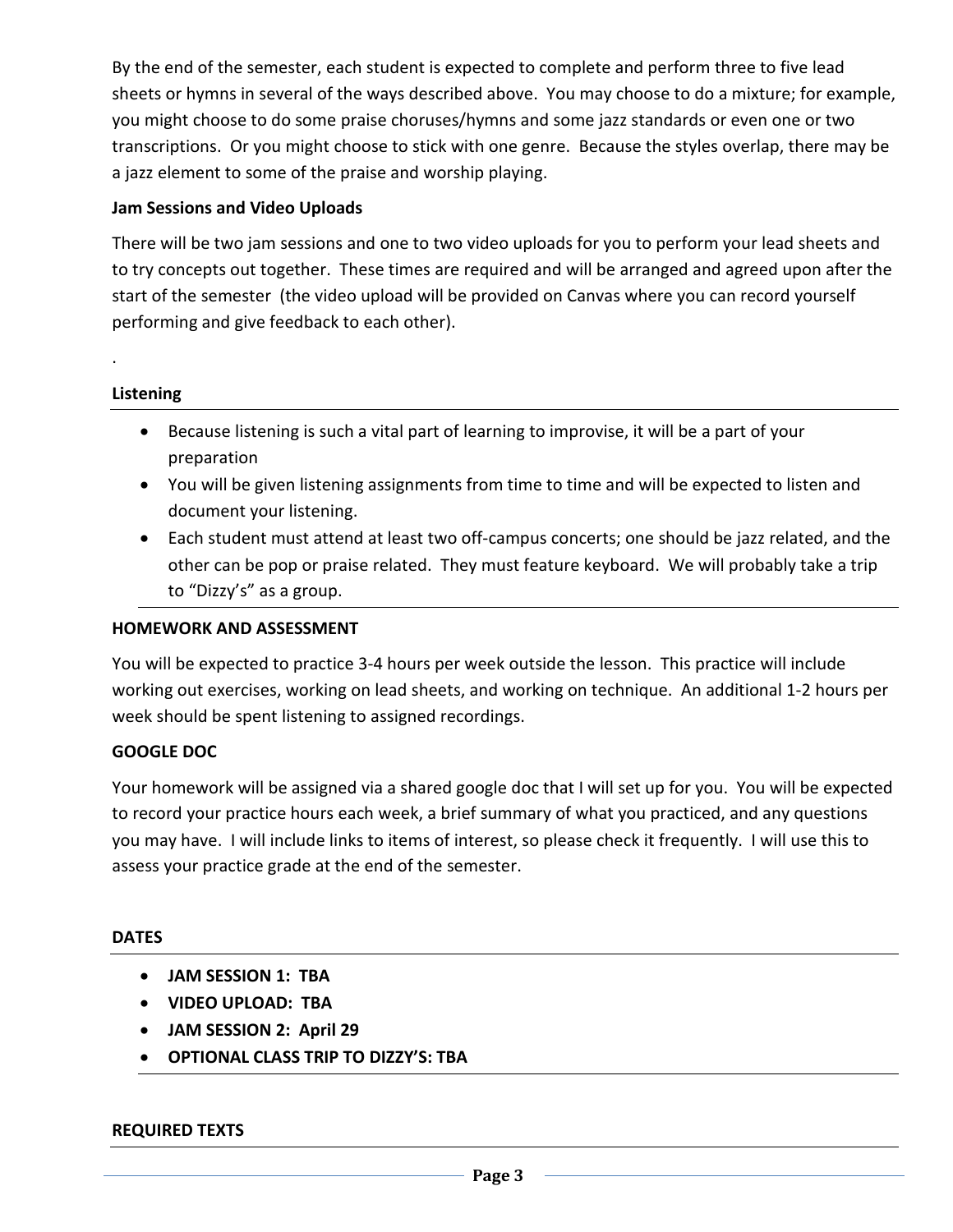Repertoire will be assigned individually and must be ordered promptly and brought to the second lesson. If repertoire is assigned, it is REQUIRED. No copies will be made of individual lead sheets, so you must purchase your assigned fake books.

## **Types of materials assigned:**

- A fake book (depending on your interest and level, a particular fake book will be assigned to you. The type and difficulty will be determined at our first meeting. \*Note: In the event we choose to learn a lead sheet that is not in your fake book, you may download the lead sheet from Hal Leonard or from Music Notes. The cost is around \$1.
- A method book (or two): The appropriate method book will be selected and assigned at your first lesson.
- SongSelect: If you are working on praise and worship music, I can download some charts from SongSelect, as the university has a license.
- Metronome
- IReal (an app for your iPhone or iPad): (required for jazz students) This is a wonderful practice resource, and a very good to practice tool. I strongly recommend it, especially if you are working on jazz. It is good for practicing other styles as well.
- **Required**: 3-ring binder (best) or folder: You must have staff paper [www.freestaffpaper.com\)](http://www.freestaffpaper.com/) and notebook paper in the binder, and room to place any handouts I give you at the lesson. (I will be giving you a lot of handouts, so you'll need to keep track of them.
- A way to record your lesson (it is easiest to remember lessons on improve if you record them. You are highly encouraged to at least portions of your lesson. You may use video or audio.

| <b>Points Distribution</b>                                                                                                           | <b>Grading scale</b>                                                            |                                                                            |
|--------------------------------------------------------------------------------------------------------------------------------------|---------------------------------------------------------------------------------|----------------------------------------------------------------------------|
| Attendance: 25 %<br>Jam sessions and video uploads: 20%<br>2 Concerts: 10%<br>Listening: 20%<br>Weekly practice and improvement: 25% | $A = 93 - 100$<br>$A = 92 - 90$<br>$B+=87-89$<br>$B = 83 - 86$<br>$B = 80 - 82$ | $C = 73 - 76$<br>$C = 70 - 72$<br>$D+=67-69$<br>$D=63-66$<br>$D = 60 - 62$ |
|                                                                                                                                      | $C+=77-79$                                                                      | $F = 0 - 59$                                                               |
| <b>TOTAL: 100%</b>                                                                                                                   |                                                                                 |                                                                            |
|                                                                                                                                      |                                                                                 |                                                                            |
|                                                                                                                                      |                                                                                 |                                                                            |
|                                                                                                                                      |                                                                                 |                                                                            |
|                                                                                                                                      |                                                                                 |                                                                            |